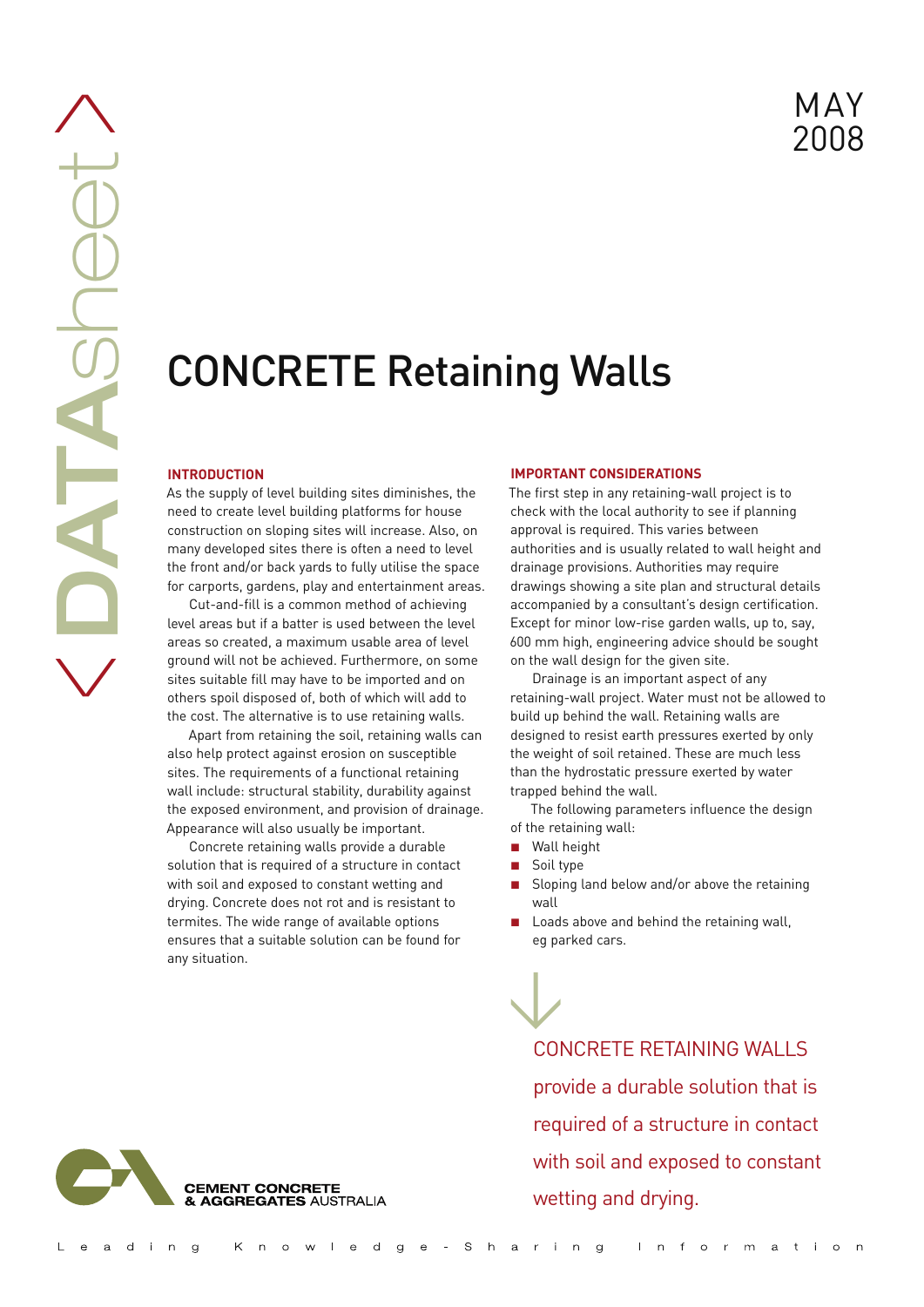# **General Design Principles**

Soil restrained by a vertical or near-vertical retaining wall exerts a lateral pressure against the wall. This pressure tends to cause sliding and /or rotation of the wall which must therefore be designed to resist these forces over the intended design life. Apart from structural design, durability and drainage must also be given particular attention. The design should suit the particular building site and should be undertaken by a professionally qualified consultant in accordance with the Australian Standard AS 4678 Earth-retaining structures.





**Figure 1:** Gravity retaining wall

# **Types of Retaining Walls**

Retaining walls can be grouped into three distinct categories by considering the way in which they resist the lateral pressure exerted by the soil and any surcharge.

- **n** Gravity retaining walls These walls use their own weight and any captured soil/fill weight to resist the lateral soil pressure **Figure 1**.
- Piled retaining walls These walls use the embedded depth of vertical posts and the strength of the posts to resist lateral soil forces **Figure 2**.
- Cantilever retaining walls These walls cantilever vertically from the concrete footing and typically resist overturning by the mass of the soil/material on the heel of the footing **Figure 3**.

Within these three categories a number of different and innovative concrete retaining wall types are available. Some manufacturers offer technical support, in the form of brochures showing engineerdesigned details, for their particular wall type.







**Figure 2:** Piled retaining wall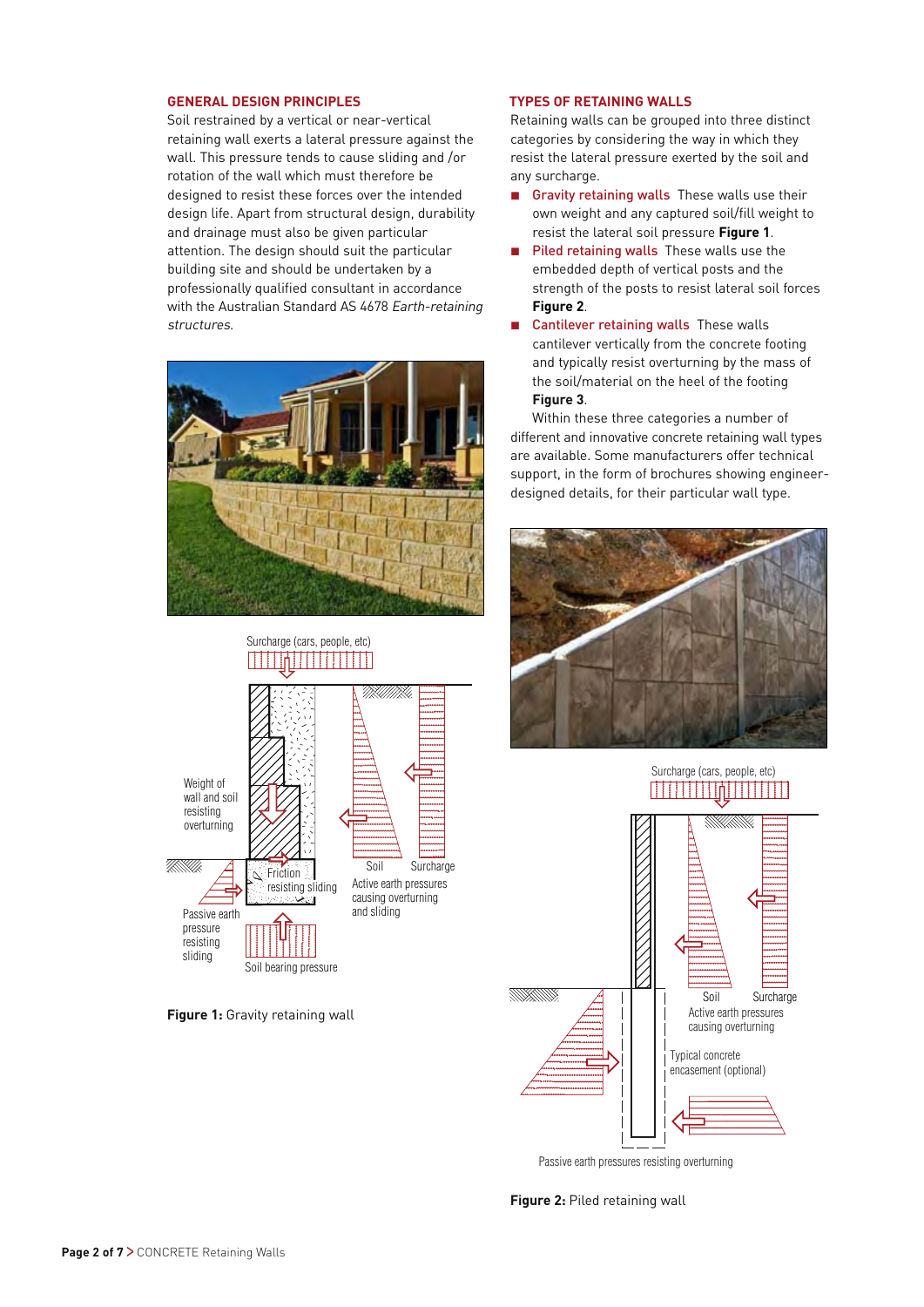



# Surcharge (cars, people, etc)



**Figure 3:** Cantilever retaining wall

**Figure 4:** Reinforced concrete masonry cantilever retaining wall

# **Retaining Wall Systems Reinforced concrete masonry walls**

Reinforced and core-filled hollow concrete blocks are laid on a reinforced concrete footing to form a cantilever retaining wall **Figure 4**. This is an extremely popular system offering benefits that include zero lot lines, a vertical wall face and a range of possible finishes. They are economical to around 3 m in height. Full details of masonry wall construction are provided in Reinforced Concrete Masonry Cantilever Retaining Walls – Design and Construction Guide (MA51) available from the Concrete Masonry Association of Australia.

# **Reinforced concrete walls**

Cantilever retaining walls can be constructed entirely from reinforced concrete. The wall can be either cast insitu **Figure 6**, or precast **Figure 7**. The exposed vertical face can be treated in many ways, including the use of textured form liners to give particular patterns or motifs **Figure 8**.

# **Dry-stacked segmental concrete masonry walls**

Low-height retaining walls (generally 1.2 m and less) can be constructed from dry stacking specially-manufactured interlocking segmental concrete masonry units. The walls behave as a gravity wall. The face of the wall may be vertical, stepped or sloped depending on the units used. The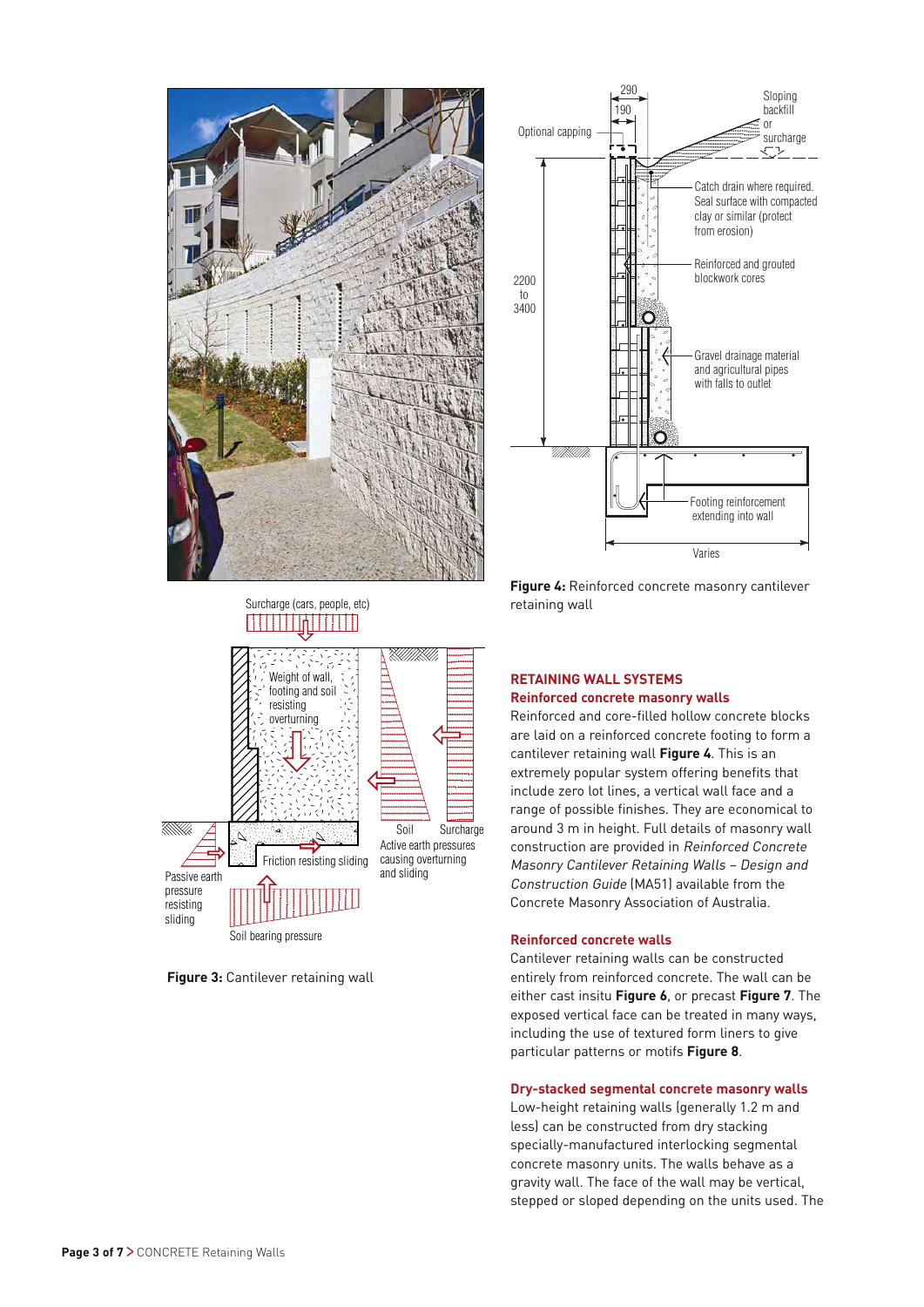

**Figure 5:** Examples of reinforced concrete masonry cantilever retaining walls



**Figure 6:** Insitu concrete retaining wall with decorative off-form finish



**Figure 7:** Precast concrete retaining wall



**Figure 8:** Examples of formliners used to create decorative off-form finishes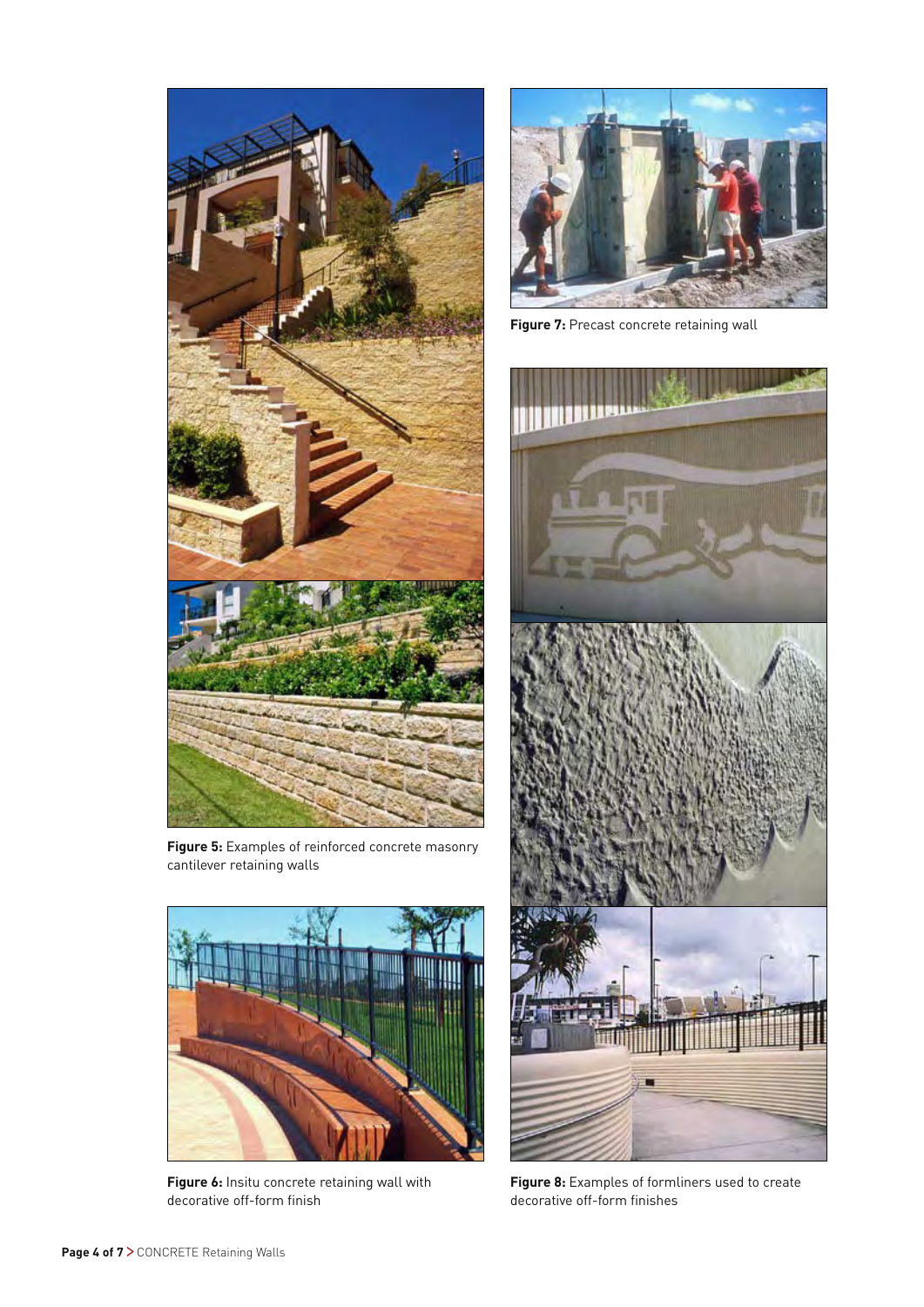

**Figure 9:** Cross section of typical segmental concrete masonry gravity retaining wall



**Figure 10:** Examples of segmental concrete masonry gravity retaining walls

units are available in a variety of colour and face finishes **Figure 10**. They are extremely popular for DIY installations as they are easy to erect. Full details for this system are provided in Segmental Concrete Gravity Retaining Walls (MA53) available from the Concrete Masonry Association of Australia.

Local concrete masonry suppliers should be contacted for specific system details.

# **Dry-stacked segmental concrete masonry with soil reinforcement walls**

Walls of similar appearance to dry-stacked segmental concrete masonry walls but without the height limitation can be constructed by connecting the masonry units to layers of horizontal geo-synthetic soil reinforcement placed in the backfill behind the wall units **Figure 11**. As with all concrete masonry walling units, a variety of shapes, texture and colours are available **Figure 12**. These walls are a gravity system. However, unlike the earlier segmental walls, they utilise the soil mass behind the wall to help resist the lateral soil forces. This is usually referred to as 'reinforced soil technology'. It is an engineered system and should be installed under engineering supervision by a competent contractor. Full details for this system are provided in Segmental Concrete Reinforced Soil Retaining Walls – Design and Construction Guide (MA52) available from the Concrete Masonry Association of Australia.

Local concrete masonry suppliers should be contacted for specific system details.



**Figure 11:** Cross section of typical segmental concrete masonry reinforced soil retaining wall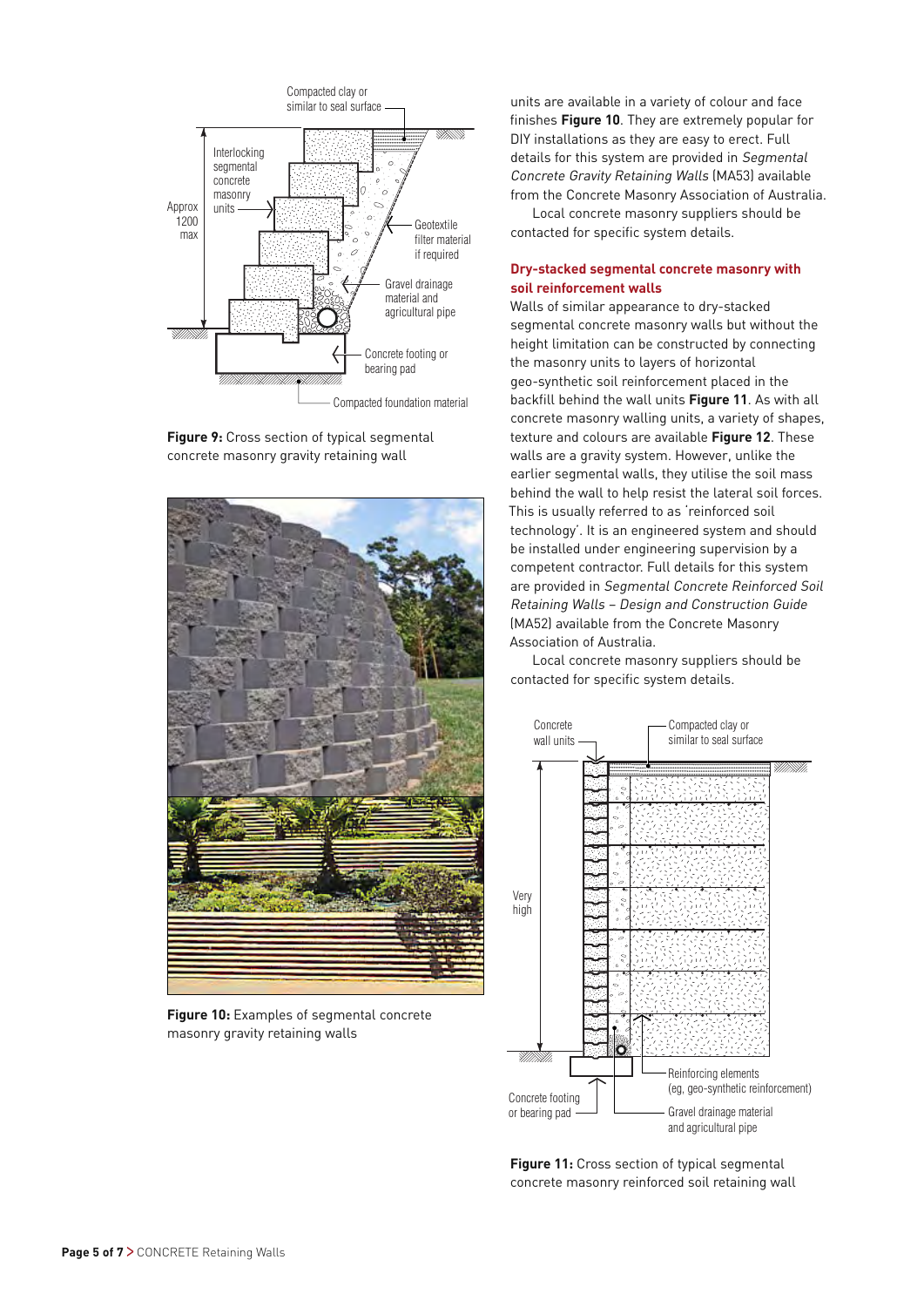

**Figure 12:** Examples of segmental concrete reinforced soil retaining walls

# **Crib walls**

Crib walls are constructed from precast concrete components that interlock to form an open grid **Figure 13**. The spaces between the units are filled with gravel making the system free draining. Crib walls can be economically designed and built for a wide range of wall heights. Wall aesthetics can be enhanced by measures such as using coloured concrete, landscaping and planting vines on top of the wall and in the spaces above the cribs to drape down over and soften the appearance of the wall face **Figure 14**.



(With permission from Concrib Pty Ltd)



**Figure 13:** Cross section of typical crib wall



**Figure 14:** Examples of crib retaining walls (with permission from Concrib Pty Ltd)